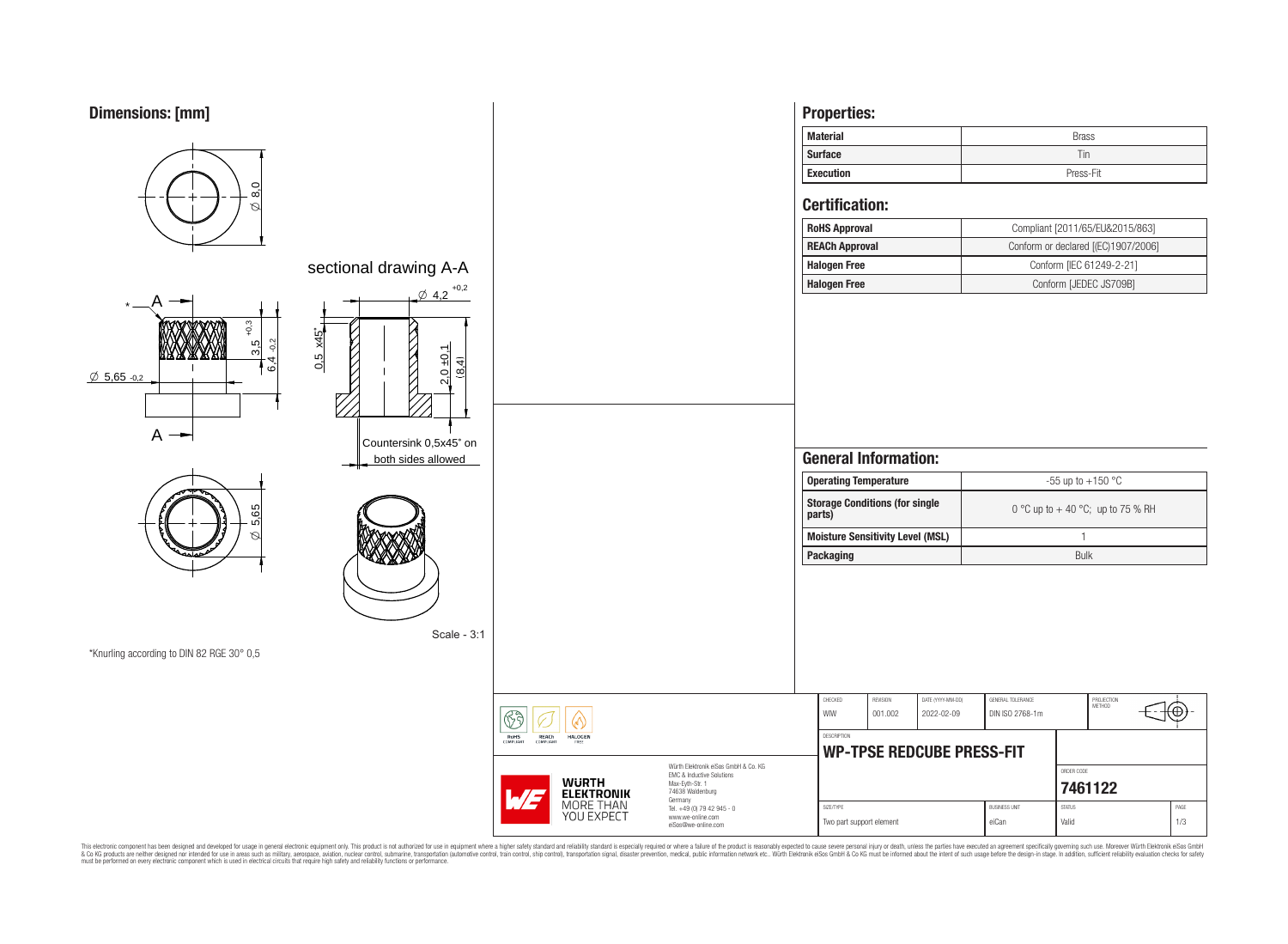# **Cautions and Warnings:**

## **The following conditions apply to all goods within the product series of REDCUBE Press-Fit of Würth Elektronik eiSos GmbH & Co. KG:**

#### **General:**

- This electromechanical component was designed and manufactured for use in general electronic equipment.
- Würth Elektronik must be asked for written approval (following the PPAP procedure) before incorporating the components into any equipment in fields such as military, aerospace, aviation, nuclear control, submarine, transportation (automotive control, train control, ship control), transportation signal, disaster prevention, medical, public information network, etc. where higher safety and reliability are especially required and/or if there is the possibility of direct damage or human injury.
- Electromechanical components that will be used in safety-critical or high-reliability applications, should be pre-evaluated by the customer.
- The component is designed and manufactured to be used within the datasheet specified values. If the usage and operation conditions specified in the datasheet are not met, the component may be damaged or dissolved.
- Do not drop or impact the components, the component may be damaged.
- The responsibility for the applicability of the customer specific products and use in a particular customer design is always within the authority of the customer.
- Würth Elektronik products are qualified according to international standards. Würth Elektronik does not warrant any customer qualified product characteristics beyond Würth Elektroniks' specifications, for its validity and sustainability over time.

### **Product Specific:**

### **Press-Fit Technology:**

Follow all instructions in the datasheet, especially:

- Drill-hole specifications.
- Wave and reflow soldering is not applicable.
- During press-fit process, PCB should be supported by matrix against bending.
- Chip formation due to material displacement is permitted.

### **Storage Conditions:**

- Products shall be used within the period of 12 months based on the day of shipment.
- Do not expose the components to direct sunlight.
- The storage conditions in the original packaging are defined according to DIN EN 61760-2.
- The storage conditions stated in the original packaging apply to the storage time and not to the transportation time of the components.

#### **Packaging:**

• The packaging specifications apply only to purchase orders comprising whole packaging units. If the ordered quantity exceeds or is lower than the specified packaging unit, packaging in accordance with the packaging specifications cannot be ensured.

### **Handling:**

- The maximum permissible torques must be complied with to prevent mechanical destruction. REDCUBE Press-Fit right angled versions have to be fixed and hold in position when the screw is tightened. Otherwise the PCB can be damaged.
- Blind hole thread: the dimension of the thread length in the drawing (page 1) defines the minimum screw-in depth of a screw.
- External thread: the dimension of the shaft length in the drawing (page 1) includes the thread run-out. The usable thread length is defined by DIN 76-1:2016-08 (Table 1, a1).

These cautions and warnings comply with the state of the scientific and technical knowledge and are believed to be accurate and reliable. However, no responsibility is assumed for inaccuracies or incompleteness.

| H<br><b>RoHS</b><br>REACh<br><b>HALOGEN</b><br>COMPLIANT<br>FREE<br><b>COMPLIANT</b> |                                                                                                                                                                                               | CHECKED<br>WIW                                         | <b>REVISION</b><br>001.002 | DATE (YYYY-MM-DD)<br>2022-02-09 | GENERAL TOLERANCE<br>DIN ISO 2768-1m |                        | PROJECTION<br><b>METHOD</b> |  | ι€          |
|--------------------------------------------------------------------------------------|-----------------------------------------------------------------------------------------------------------------------------------------------------------------------------------------------|--------------------------------------------------------|----------------------------|---------------------------------|--------------------------------------|------------------------|-----------------------------|--|-------------|
|                                                                                      |                                                                                                                                                                                               | <b>DESCRIPTION</b><br><b>WP-TPSE REDCUBE PRESS-FIT</b> |                            |                                 |                                      |                        |                             |  |             |
| <b>WURTH</b><br>AT <sub>3</sub><br><b>ELEKTRONIK</b>                                 | Würth Elektronik eiSos GmbH & Co. KG<br>FMC & Inductive Solutions<br>Max-Eyth-Str. 1<br>74638 Waldenburg<br>Germany<br>Tel. +49 (0) 79 42 945 - 0<br>www.we-online.com<br>eiSos@we-online.com |                                                        |                            |                                 |                                      |                        | ORDER CODE<br>7461122       |  |             |
| MORE THAN<br>YOU EXPECT                                                              |                                                                                                                                                                                               | SIZE/TYPE<br>Two part support element                  |                            |                                 | <b>BUSINESS UNIT</b><br>eiCan        | <b>STATUS</b><br>Valid |                             |  | PAGE<br>2/3 |

This electronic component has been designed and developed for usage in general electronic equipment only. This product is not authorized for use in equipment where a higher safety standard and reliability standard si espec & Ook product a label and the membed of the seasuch as marked and as which such a membed and the such assume that income in the seasuch and the simulation and the such assume that include to the such a membed and the such